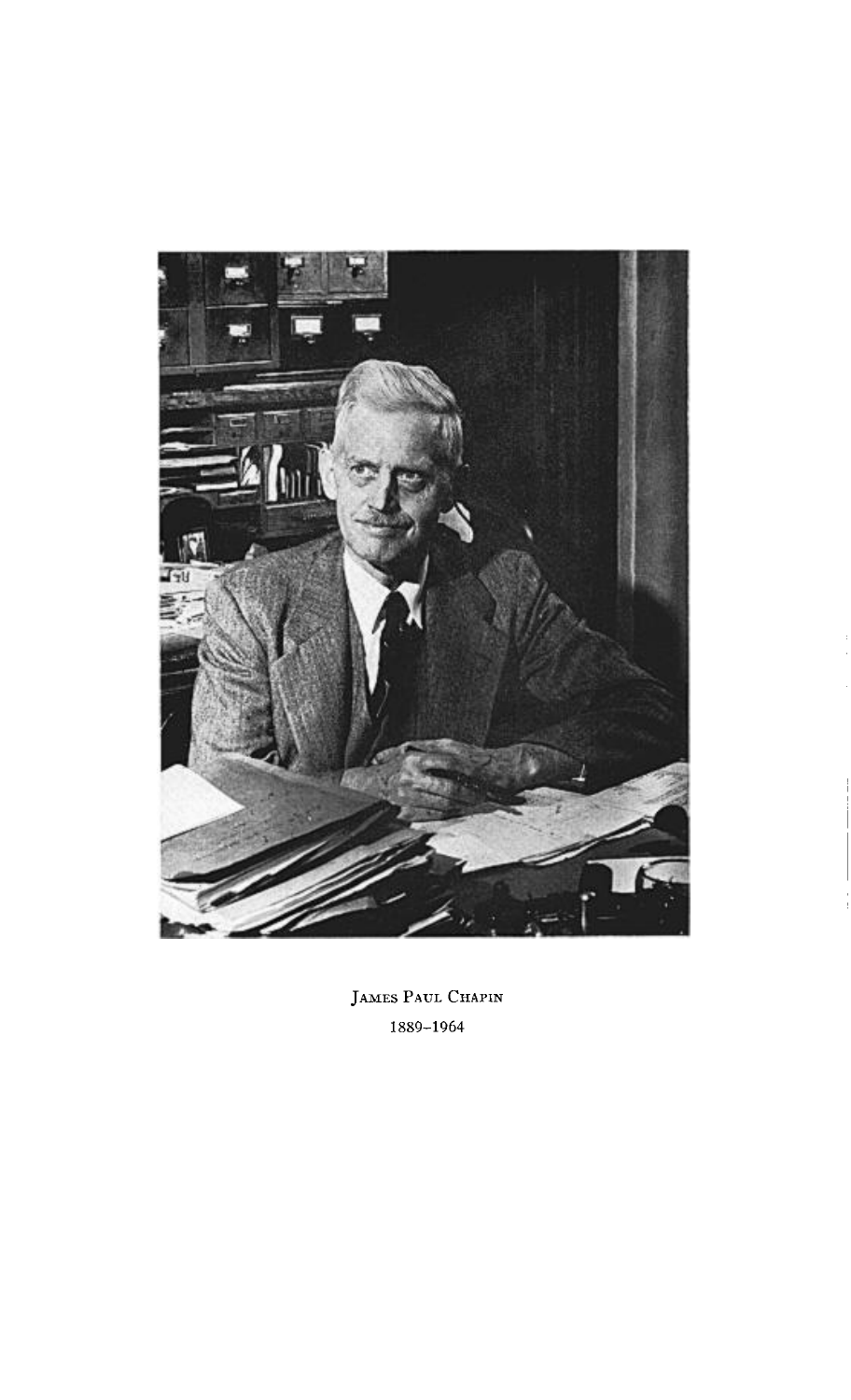## **IN MEMORIAM: JAMES PAUL CHAPIN**

## **HERBERT FRIEDMANN**

**JAMES PAUL CHAPIN was born in New York City on July 9, 1889, the son of Gilbert Granger and Nano (Eagle) Chapin. Although he was born in central Manhattan, less than a mile from the museum with which he**  was to be associated all his professional life, his boyhood was spent in **Staten Island. At that time, and, indeed, for many years later, this large island at the ocean end of New York harbor was still quite rural and afforded constant opportunities for observations of nature. Here Chapin developed his lifelong interest in nature, and, together with friends of similar bent, such as Howard H. Cleaves and Alanson Skinner, he came under the influence of William T. Davis, a Staten Island naturalist and author of a book of more than purely local interest, Days afield on Staten Island. At the age of 15 Chapin was elected to membership in the Natural Science Association of Staten Island, a society that was, to a large degree, a reflection of Davis's enthusiasm and an extension of his personality and interests. It was before a meeting of this society, on October 21, 1905, that Chapin read his first scientific paper, presenting some observations on the behavior of a captive jumping mouse.** 

**This society and the related Staten Island Association of Arts and Science each issued a little monthly journal, which became the media for Chapin's earliest notes on local birds and mammals. From 1904, when he published a short note on a Starling, then a fairly "new" bird in Staten Island, to 1909, no fewer than 32 notes by Chapin appeared in these two journals, his contributions to which were terminated by his departure for the Congo in May, 1909. Even after his return from the long sojourn in the Congo, and after his military service in World War I, Chapin continued to live in Staten Island, and to take an active interest in its local societies. Although he eventually moved to Manhattan he retained a close connection**  with the then recently established zoological park and similar institutions **in Staten Island.** 

**Chapin graduated from high school at the age of 16 but considered himself too young to enter college and undertook a year's work in the department of preparation of exhibits in the American Museum of Natural History. This proved to be a momentous decision, as it inaugurated a lifelong contact with that great institution. The following year he entered Columbia University, where he majored in the biological sciences. Even at that time he had developed the habit of keeping voluminous notes in his neat handwriting, illustrated with careful and well-drawn pictures and diagrams. For years afterward he occasionally used these college lecture notes as convenient references.**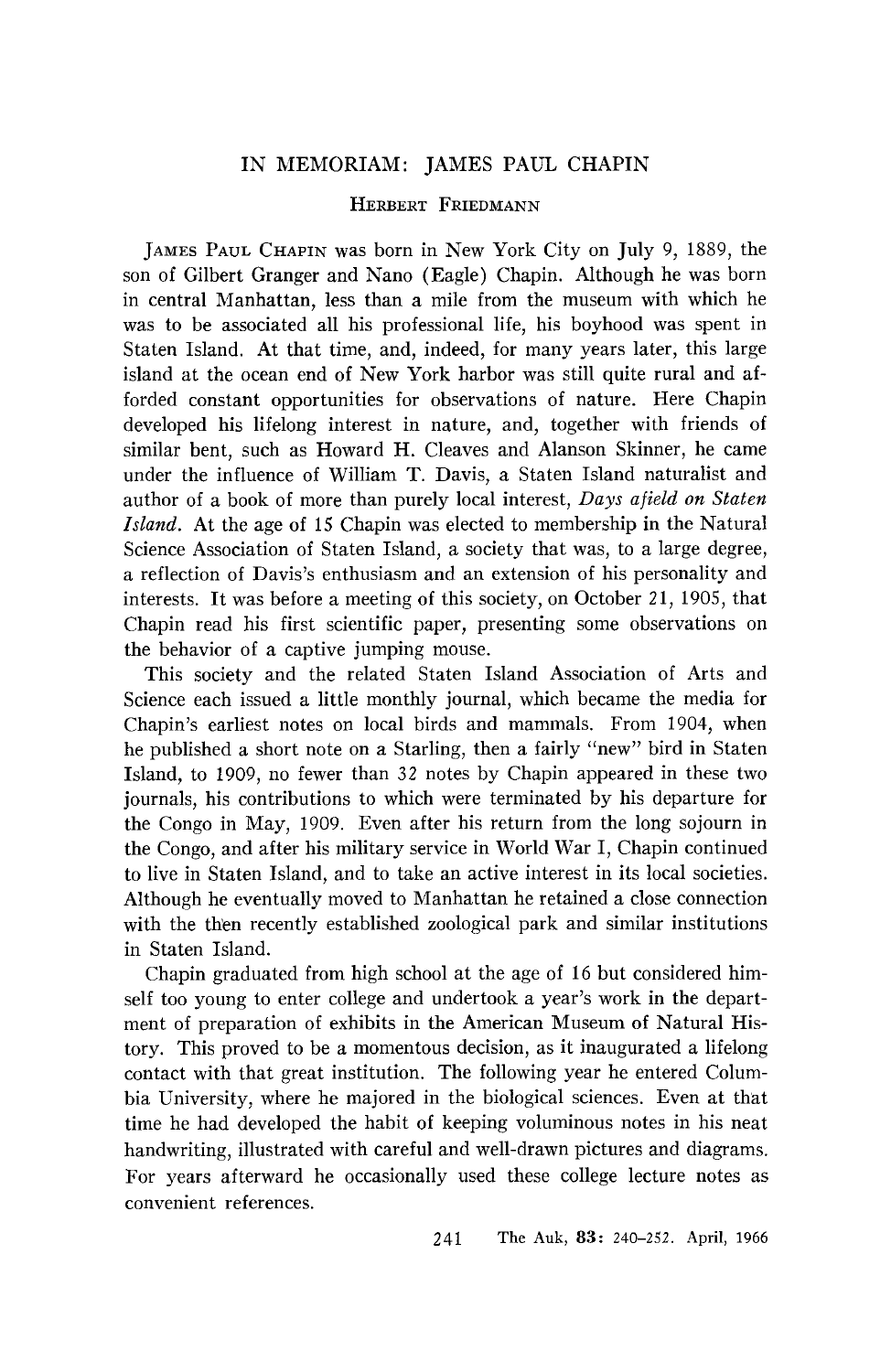**Shortly after Chapin had completed his second year at Columbia an**  event took place that had far-reaching effects on his future. King Leopold **II of Belgium presented a collection of ethnological material from the Congo to the American Museum, and the president and the board of the museum used this occasion to further their good relations with the Belgian government with the first suggestion that an American expedition make a biological survey of Belgium's great central African colony. This was the start of the American Museum Congo Expedition. The plans for this expedition developed rapidly and Herbert Lang, of the museum's department of preparation, was chosen to be the leader, since he had previous experience as a collector in East Africa. Lang accepted the new assignment but did not want to go alone. Chapin, then 19 years old, was asked if he would be willing to interrupt his university studies to go to the Congo for one to three years. This was an unusual situation for a young man to face, but Chapin decided to accept the challenge and the lure of adventure**  and unknown potential discoveries that the Congo had to offer.

**As it turned out, the tenure in the Congo stretched to a total of nearly five and a half years, one of the longest uninterrupted field assignments in**  the history of museum expeditions. Lang and Chapin sometimes separated **for as much as a year, each working in a different area, but they got on together extremely well. It was a most fortunate choice of personnel as both were industrious, alert, and devoted to the work they were sent to do. Few major expeditions have enriched our knowledge of so many areas**  of biology as greatly as did the Congo Expedition. The mere bulk of the **collections amassed would be impressive alone, but these spedmens were all accompanied by meticulous and elaborate field notes, making the results far more meaningful. After the return of the expedition, a summary of the results showed 5,800 mammals, 6,400 birds, 4,800 reptiles and amphibians, 6,000 fish, over 100,000 invertebrates, 3,800 anthropological speci**mens, or a total of over 126,000 specimens, plus 9,890 photographic nega**tives and 300 water color paintings of the colors in life of many of the animals obtained, and many volumes of field notes.** 

**In 1919, a few years after his return to New York, Lang (Bull. Amer. Mus. Nat. Hist., vol. 39, p. xxii) wrote, of the expedition, that after about four years of active collecting:** 

**ß . . the problem of transportation became our chief concern. Over two hundred loads were stored in Medje, the same number in Niangara, besides specimens for several hundred more in Avakubi. In Faradje alone over six hundred loads awaited removal to Stanleyville, the nearest shipping center, by a sixty-five days march, more than half of which led through dense forest; river transit was out of the question since native dugouts could not be used for objects affected by water. Restrictive measures connected with sleeping sickness had closed the Nile route and the precarious**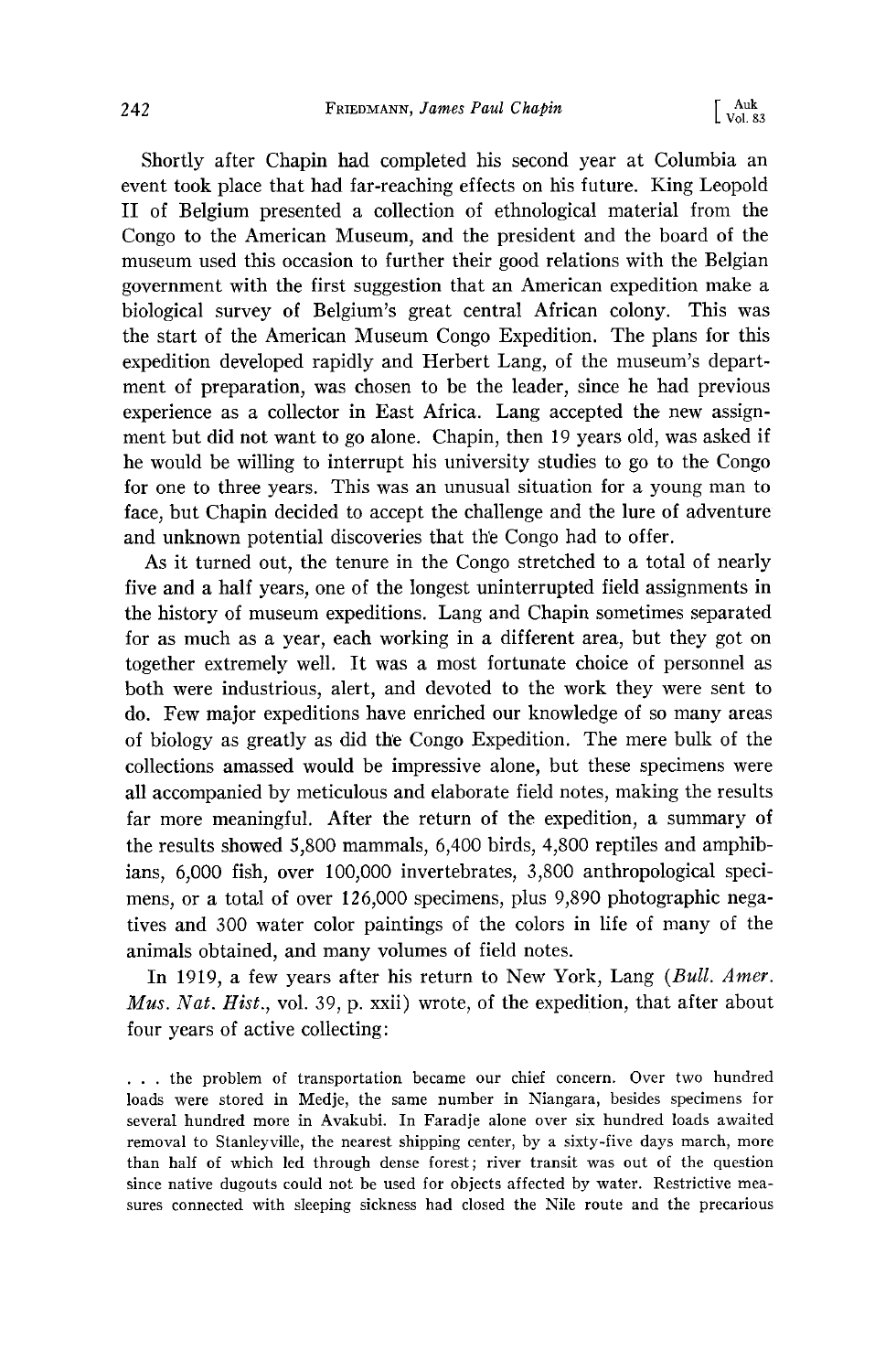**condition of communication in the northeastern Uele made it necessary for the expedition to fashion from the raw material everything needed for packing purposes .... As the natives recruited in this region would not carry for more than six days, and in the forest only a couple of days, before returning to their respective villages . . . during five years' field work over 38,000 porters were engaged by the Congo Expedition.** 

**The expedition had traveled about 15,000 miles on foot without accident or serious sickness in a region then considered to be very unhealthy. It was one of the truly great biological expeditions of all time, and it is understandable that Chapin found a lifetime of work in the study of its results.** 

Coming home from the Congo Expedition Chapin found Europe en**broiled in World War I; indeed he was afraid for some time that some of the irreplaceable collections he had made with such effort might never reach New York because of submarine predation on shipping. Fortunately the collections arrived without loss, and Chapin settled down to begin**  studying them and also to resume his university education. However, with **the entrance of the United States into the war, military service interfered, and Chapin, because of his fluency in French, became a billeting officer of the army in France from 1917 to 1919. A still earlier short field trip to the Canadian Rockies also caused a temporary pause in the study of the Congo material, as did a short trip to Panama in 1923. In 1930 Chapin was assigned to an expedition to the Galapagos Islands on the yacht "Nourmahal," and four years later he went to Polynesia on Templeton Crocker's yacht "Zaca" for about half a year. On this trip he, F. L. Jaques, and others collected material for some of the splendid groups in the museum's Hall of Oceanic Birds.** 

**In spite of such interruptions it is possible to write that from 1909, when he started out for central Africa, until his death on April 5, 1964, Chapin's primary preoccupation was with the ornithology of the Congo. He returned there five times; in 1926-27 to the highlands of the eastern part of the country, where he became familiar with many mountain birds**  he had not met with in his long stay in the Uele and Ituri districts; in 1930 **to Lukolela; in 1937 on a special and successful search for the Congo peacock, Afropavo congensis; in 1942 on war work for the Office of Strategic Services; and, after his retirement from the American Museum, he and his wife Ruth were in the Congo from April, 1953, to February, 1958, under the auspices of IRSAC (L'Institute pour la Recherche Scientifique en Afrique Centrale). During the last sojourn in the Congo, Chapin had**  the official title of "Chercheur Associé" in ornithology of IRSAC and **was based in the highlands west of Lake Kivu, where he was given a house, a laboratory, and an assistant collector.**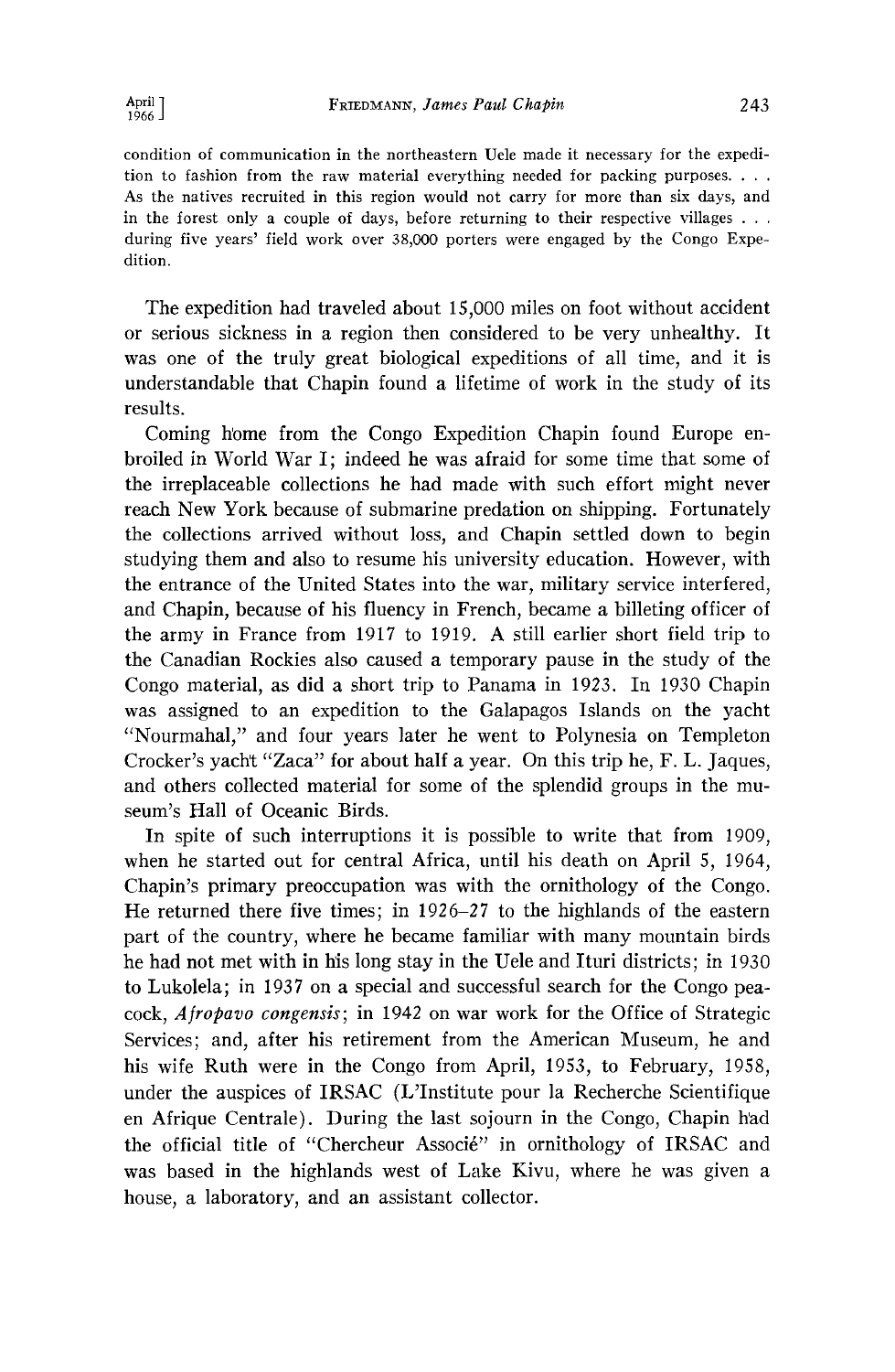**In 1942, during World War II, Chapin was sent by the Office of Strategic Services to Africa and to Ascension Island. At the latter place he**  made his well known studies of the unusual annual "calendar" of the **Sooty Terns nesting there. This interrupted the work on his Congo report again, but, to the great good fortune of all concerned with the study of African birds, the report was finally completed in 1954. In a review (Auk, 71: 476-477, 1954) of the final volume of his "Birds of the Belgian Congo" I took occasion to write that:** 

**ß . . in almost a peculiar sense this work represented the activity of a working lifetime .... The four stout volumes . . . are . . . more than merely the results of a long and devoted period of conscientious effort; they are the results, as well, of a way of living .... While, to the reader of these volumes much of the material presented may be largely matter-of-fact, to the author it must be evocative enough, of beautiful places it caused him to visit, of interesting personalities it brought him to know, and of events and discoveries of which he thereby became a participant.** 

**Chapin personified African ornithology in the minds of his colleagues in the United States; no one in this country contemplated studying African birds without consulting him, and to no one was he less than a friendly and wise counsellor and guide. This aspect of Chapin's work in ornithology, which does not enter into any tabulation of his published contributions, but which had important results, was his role as a stimulator and prodder of others to find answers to specific questions. He carried on an incredibly voluminous correspondence and, in spite of the vast number of his letters, each was a very personal document. He never seemed to tire of discussing and explaining the topics involved in these messages, and it was largely due to the personal warmth that he instilled into them that so many of them evoked active and productive responses. While he was indefatigable in his urging and advising, h'e was sincerely appreciative and grateful for any new data or material that came to him as a result of his efforts. He made each correspondent feel that he was his personal friend, and if he were disappointed by the lack of response of some of them, he kept this to himself. He found time for all this and his regular duties as well by laboring long hours, six and sometimes seven days a week. Indeed on the day before his death, a Saturday, he spent a full day in his office at the museum.** 

**Chapin's report on the birds of the former Belgian Congo, in four large volumes, containing 3,055 pages, 72 plates, and 328 text figures, may seem like a veritable reference library on the subject. Yet, surprising as this may seem to non-users of the work, it is, in some respects, a digest and a summary, and specialists in African ornithology may wish for more detailed presentation. In literally hundreds of species Chapin had to study in**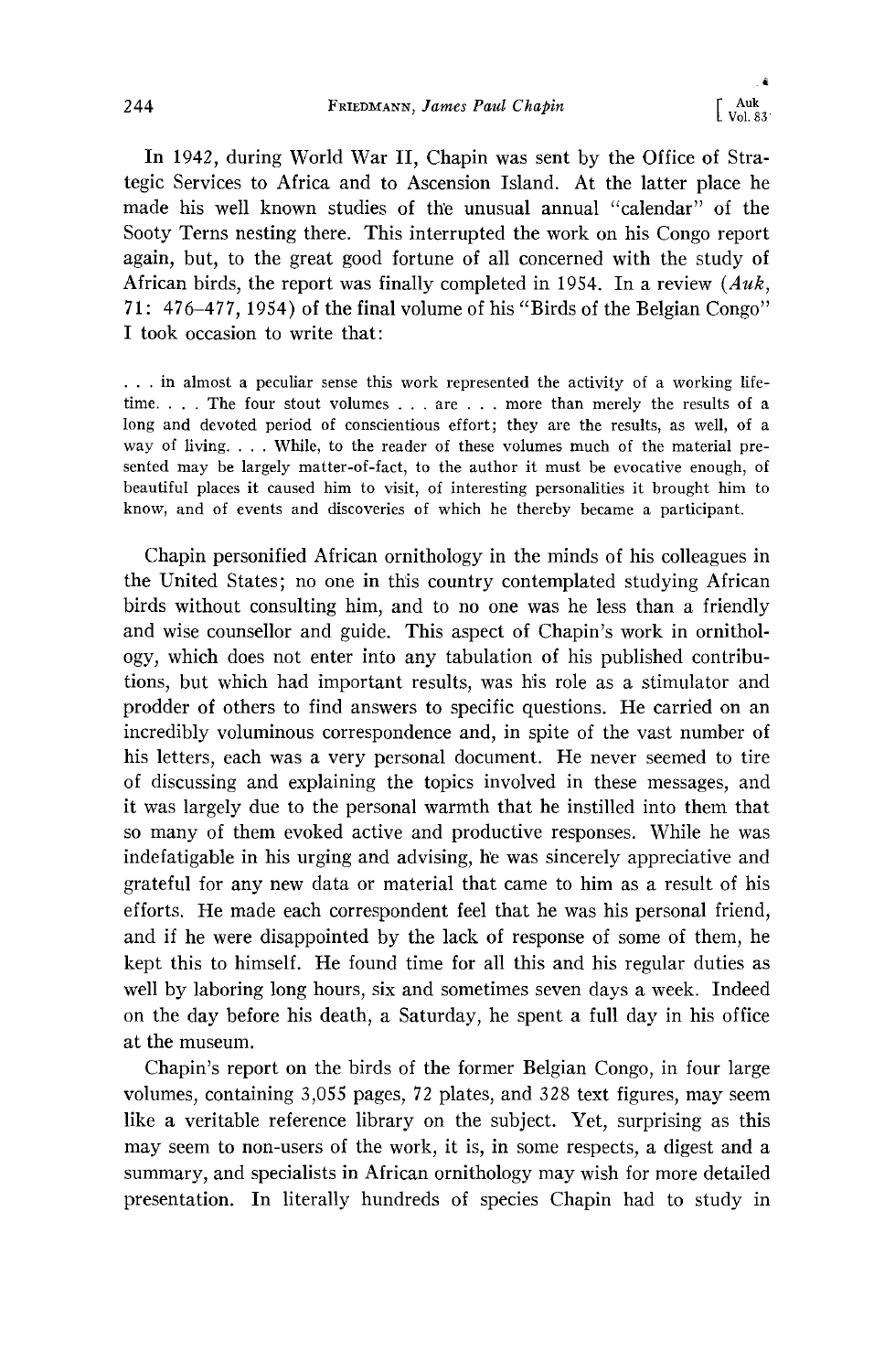**detail long series of specimens from all parts of Africa, related to, but not necessarily identical with, Congo forms, and the copious notes and observations he must have made on these extralimital series are seldom included in his final work, and, where they are, they are reduced to terse statements. Museum ornithologists working with African birds may well deplore the fact that it was necessary to leave unpublished these notes with their extensive data and opinions on the characters and distribution of African species and subspecies, based on comprehensive study of the total African collections of all the major museums of the world. Fortunately, these notes are filed at the American Museum, where they may be consulted. Use of this mine of information should save present students not only much time and effort, but also should protect them from errors based on the less complete material available to them.** 

**The four volumes of Chapin's great work are not only the most important single contribution to Old World ornithology made by an American investigator, but they are generally acclaimed by workers in Europe and Africa as the best regional work on the birds of any part of Africa. Some day in the future when the history of African ornithology may be written there will be stressed, I feel certain, three major mile-posts of progress--the**  completion of Reichenow's opus Die Vögel Afrikas (1900-1905), Sclater's Systema Avium Aethiopicarum (1924-1930), and Chapin's "Birds of the **Belgian Congo" (1932-1954). The first two were still in the relatively arid stage of recording and arranging data; the last gave the life to the subject that it could get only from long study in the field as well as in the archives and the museums. The book-length introductory essay (391 pages) on African ornithology from a biological viewpoint, in Chapin's first volume, is still the best account of the subject and reveals the profound and broad understanding he brought to bear on his life work. Chapin once expressed in a letter that he felt he "... was mighty fortunate to be able to profit by the best half century that equatorial Africa ever offered to a naturalist, when the country was new, yet safe for travel."** 

**Space does not permit describing many of the discoveries, recounting the adventures, or tabulating the results of Chapin's many years of Congo**  studies, but one is so outstanding that it merits mention here even though **it has already been told several times. In 1913 at Avakubi, Chapin obtained from a native hat a single secondary flight feather of an unknown bird, which, try as he did, he could not identify with any recorded species. In 1936, while working in the Congo Museum at Tervueren, Belgium, he happened to enter a little room where old or discarded specimens had been placed, and he was startled to see two mounted specimens of a surprising and completely unknown peacock-like bird from the Congo. It had been assumed by whomever had put them there that they were probably young**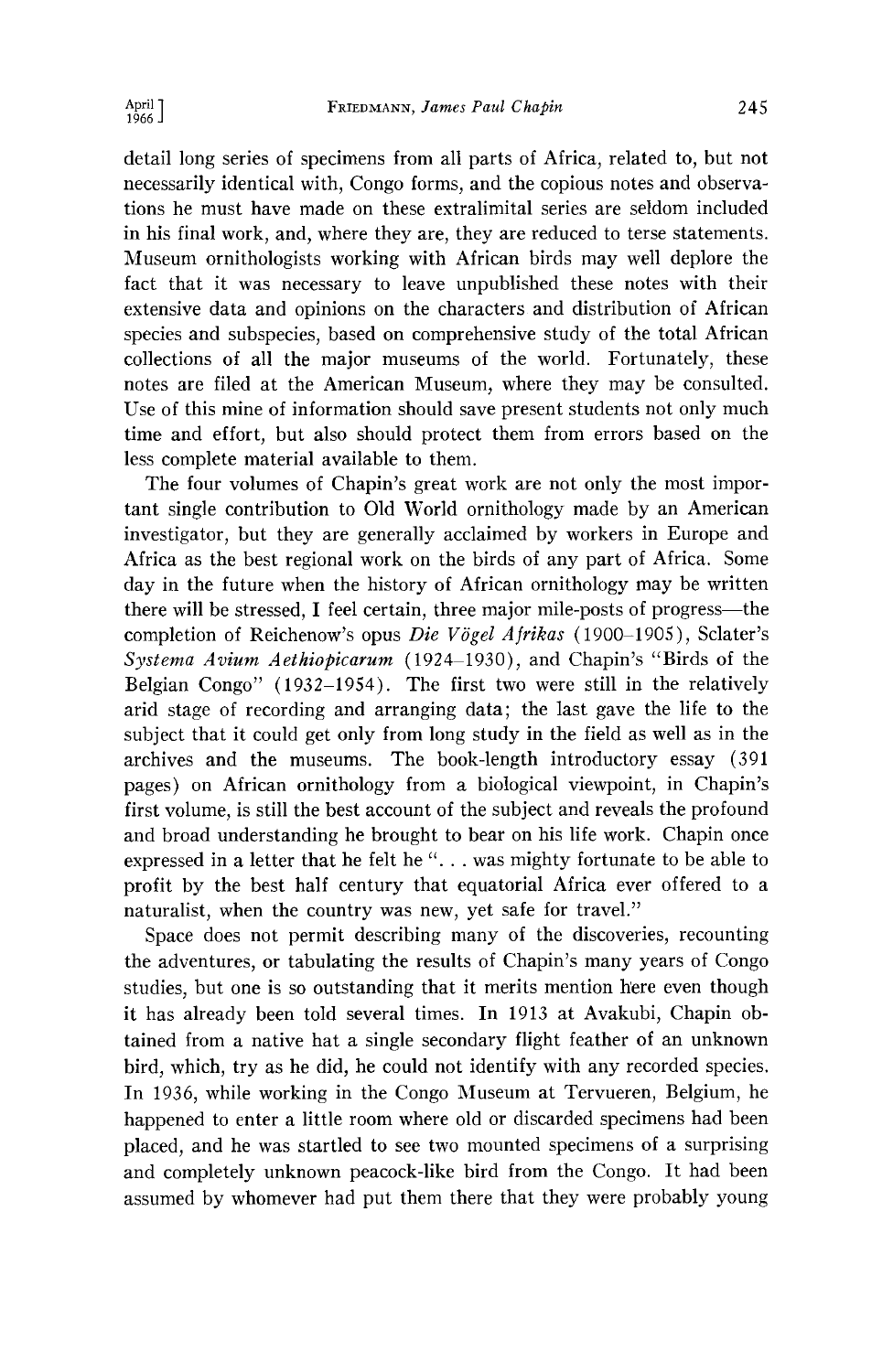**domestic peacocks someone had brought to the Congo, but at a glance Chapin realized that they were indeed Congo birds of a totally new species. He matched his lone feather with the comparable one in the wing of this bird and found them to be identical. It was a discovery of a large, major species, long after it had been assumed that no more surprises were to be expected from the Congo, a discovery recalling that of the okapi.** 

**Chapin's tenacity in seeking the identification of his lone feather was typical of all his work. He was a perfectionist, but made such rigorous demands only on himself and not on others. He was a warm, outgoing person and was ever ready to praise the work of authors who demanded less of themselves. As a result he had a vast number of friends in the United States, in Europe, and in Africa. These friends gave Chapin much pleasure and cooperation. Probably the one of these friends who gave the greatest assistance to Chapin's Congo studies is Dr. H. Schouteden, the former director of the Congo Museum in Tervueren, Belgium, who made available both in Tervueren and, by a long series of loans, in New York, the vast collection of Congo birds amassed by that museum. In his description of the Congo peacock, Chapin expressed his thanks to Dr. Schouteden for permission to name and describe this outstanding discovery.** 

**Chapin was also the recipient of numerous honors, including the Ordre de la Couronne of Belgium, 1930, Officer of the Ordre de l'Etoile Africaine, of Belgium, 1956, the second of the two medals awarded by IRSAC for notable service to the Institute, the Daniel Giraud Elliot Medal of the National Academy of Science, 1932, a medal of the Explorers' Club of New York, of which he was president 1949-1950; president of the American Ornithologists' Union, 1939-1942; honorary member of the Cercle Zoologique Congolaise, British Ornithologists' Union, Deutsch Ornitho**logische Gesellschaft, Société Ornithologique de France; president of the **Staten Island Institute of Arts and Sciences, 1934-1956; president of the Staten Island Zoological Society, 1937-1946. Chapin received his A.B. from Columbia in 1916, A.M. in 1917, and Ph.D. in 1932. His degree was the first, and perhaps the only, doctorate ever awarded by Columbia for field ornithology. The survey of Congo ornithology comprising the first half of his first volume was the basis of his thesis.** 

**On his return from the Congo in 1915 he became Assistant in Ornithology at the American Museum, rising through the grades to Associate Curator in 1923. He was retired prematurely, after 40 years of service, shortly before his 60th birthday, but kept on with his work as before.** 

**While in France during the first world war Chapin met Suzanne Drouel, and to her he was married on October 31, 1921. This marriage ended in a divorce in 1939. Four children were born to them, Mary Louise, Suzanne Caroline (who died in childhood), James Drouel, and Pauline Thomas.**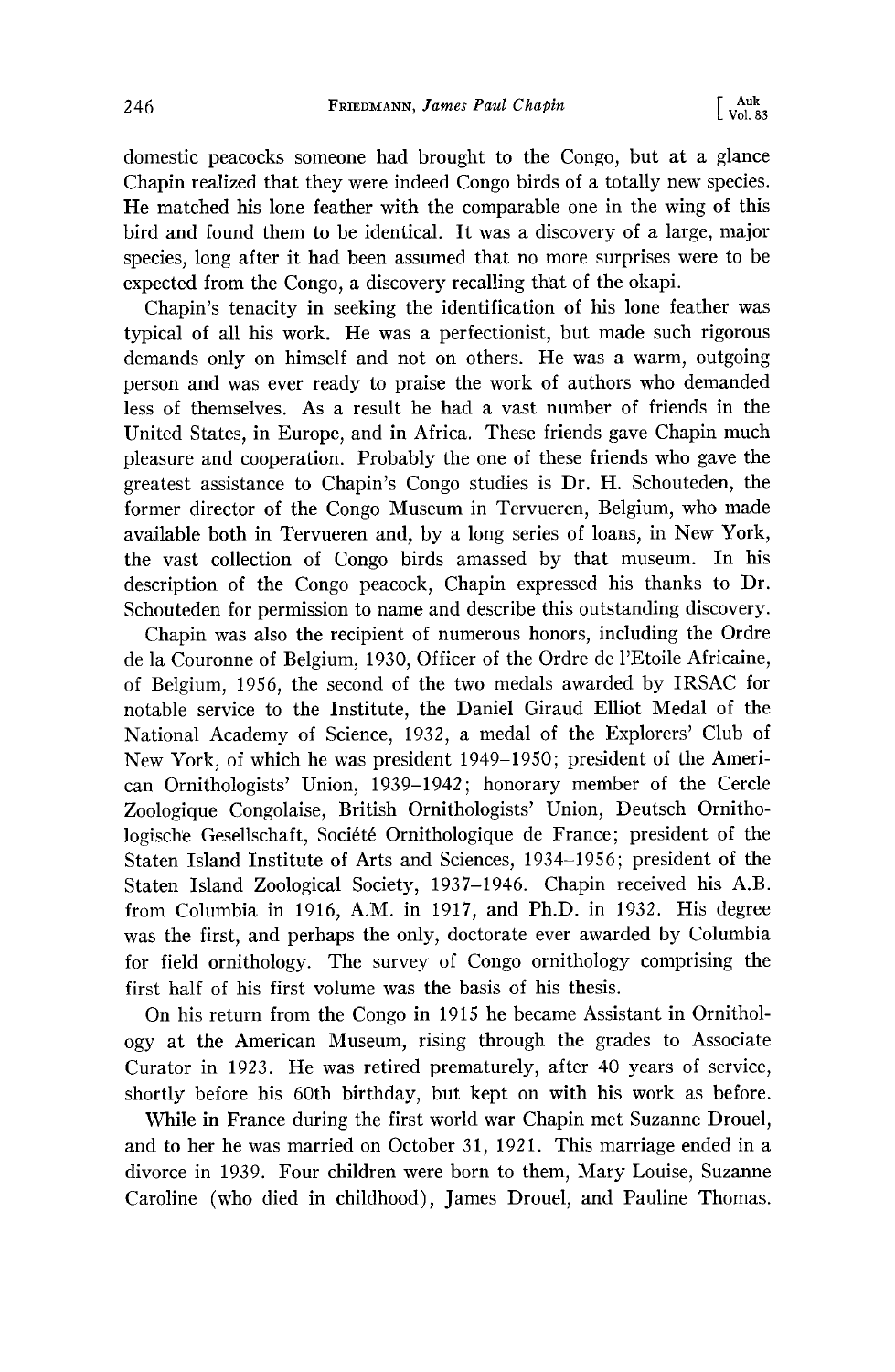**Chapin married Ruth Trimble, formerly assistant curator of birds in the Carnegie Museum, on September 5, 1940, and they worked together in New York and for five years in the Congo on their mutual ornithological interests, until his sudden death on April 5, 1964. Chapin's last years were clouded by deep concern over what was happening in and to the former Belgian Congo, which events he took as a very personal affliction. The last few years were also marred by poor health, but his spirit and interest remained bright and youthful to the last. He enjoyed corresponding with his many friends, usually embellishing the envelopes or the signature of the letters with little line drawings of birds and sometimes mammals containing in their calligraphic pattern the spelling of his name.** 

**Chapin was a much-appreciated lecturer at ornithological gatherings, where his splendid speaking voice, informal and gracious manner of presentation, and invariably tactful and considerate remarks gave his audience a feeling of pleasure and confidence in what he had to say. He communicated directly to every person in the room.** 

PUBLISHED WRITINGS (EXCLUSIVE OF REVIEWS) OF JAMES P. CHAPIN

- **1904. English Starling from New Brighton, with a deformed bill. Proc. Nat. Sci. Assoc. Staten Is]and, 9: 34.**
- **1905. Snow Buntings on Staten Island. Ibid., 9: 38.** 
	- Live English Goldfinch captured at New Brighton, with crossed mandibles. **Ibid., 9: 42.**
	- **Exhibition of four mounted American Goldfinches to illustrate the male moult. Ibid., 9: 50.**
	- **Notes on a captive jumping mouse. Proc. Staten Island Assoc. Arts and Sci., 1: 4.**
	- **Exhibition of living specimens of the western chipmunk of Wyoming. Ibid., 1: 10.**

**Comments on M. Cline's paper on the principles of bird flight. Ibid., 1: 19-20.** 

**1906. Observations on Great Northern Shrikes on Staten Island. Ibid., 1: 25-26.**  Occurrence of the Ipswich Sparrow on Staten Island. *Ibid.*, 1: 28-29. **(with W. T. Davis) Shell pellets found on the beach near Oakwood. Ibid., 1: 32-33.** 

**Records of Great Black-backed Gull in New York and vicinity. Ibid., 1: 33-34. Exhibition of specimens of branches showing work of woodpeckers, and a living specimen of the diamond-back terrapin. Ibid., 1: 45.** 

**A brood of Barred Owls at Great Kills. Ibid., 1: 73-75.** 

**Exhibition of skins of Red-breasted Nuthatch, Pine Finch, Sharp-tailed Sparrow, and raccoon. Ibid., 1: 86-87.** 

**1907. A Staten Island record for the northern pine mouse. Ibid., 1: 94.** 

An ornithological review of the winter of 1906-07. *Ibid.*, 1: 102-104.

**Exhibition of specimens of Green Herons from Green Ridge. Ibid., 1: 116.** 

**Nests of the Barred Owl, Red-shouldered Hawk, and Barn Owl on Staten Island in 1907. Ibid., 2: 3-8.** 

**Capture of Lawrence's warbler on Staten Island, N.Y. Auk, 24: 343.** 

**Exhibition of specimens of Killdeer, Olive-sided Flycatcher, and Migrant Shrike. Ibid., 1: 91.**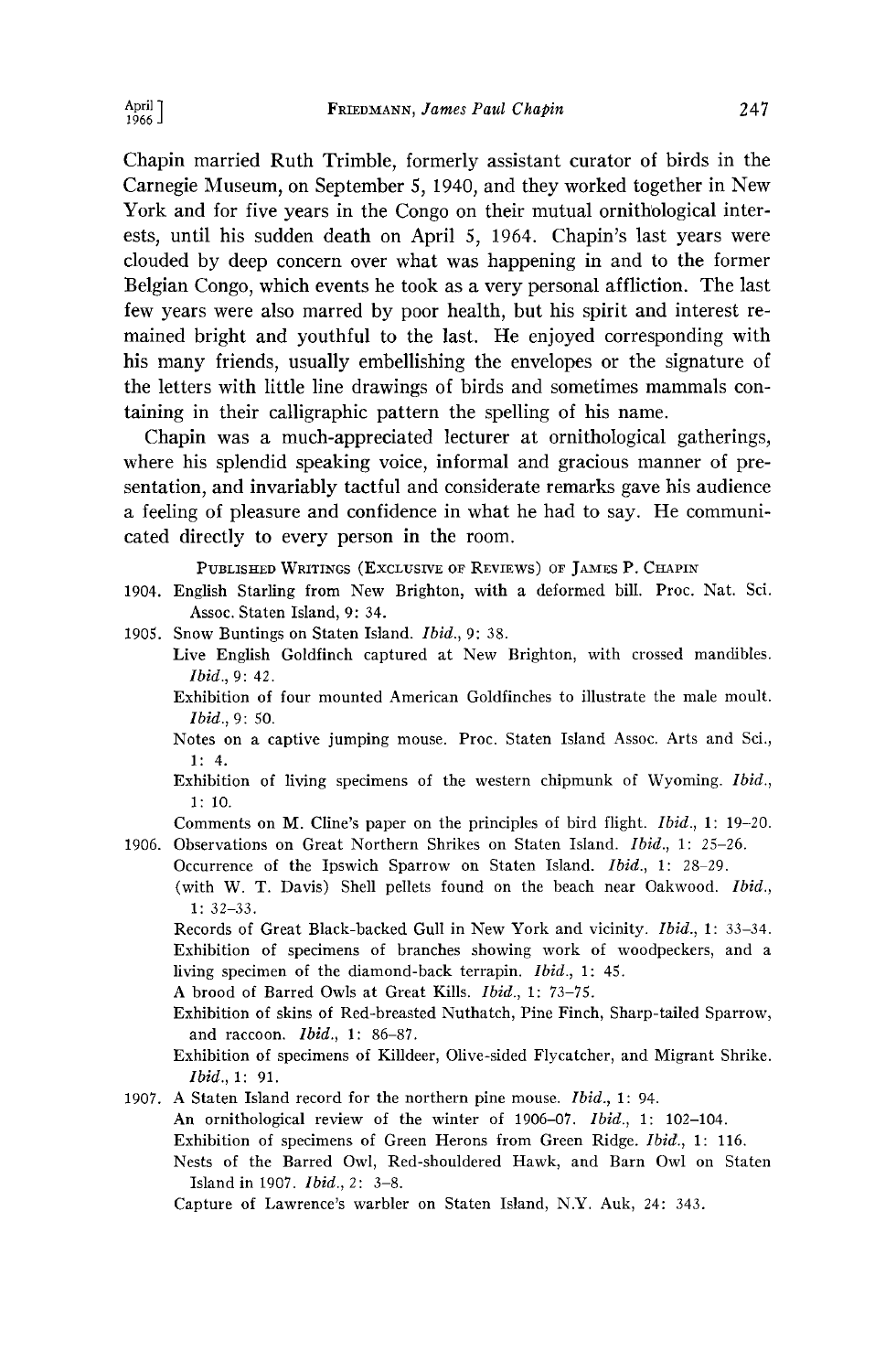- **1908. Lawrence's and Brewster's warblers. Proc. Staten Island Assoc. Arts and Sci., 2: 21-22.** 
	- **Wilson's Petrel in New York Harbor. Ibid., 2: 58-61.**
	- **Notes on some Staten Island mammals. Ibid., 2: 65-67.**
	- **The coot in the vicinity of Staten Island. Ibid., 2: 68-69.**

**1909. Local notes on young owls and hawks. Ibid., 2: 132-139. Notes on the Purple Sandpiper and Hooded Merganser. Ibid., 2: 143. (with W. T. Davis) Two additions to the list of birds known to breed on Staten Island. Ibid., 2: 150.**  Exhibited plants collected near Seaford, Delaware. *Ibid.*, 2: 169. **Wood rat from Newfoundland, New Jersey. Ibid., 2: 169.**  Abnormal specimen of ring-necked snake. *Ibid.*, 2: 172. **Comments on Brunnich's Murre. Ibid., 2: 176. Local notes on migratory birds. Ibid., 2: 185-188.**  Notes on nesting of hawks and owls. *Ibid.*, 2: 208. **Exhibition of American toad and four-toed salamander. Ibid., 2:227.** 

- **1915. Descriptions of three new birds from the Belgian Congo. (Chaetura, ApaIoderma, CerlocIeptes.) Bull. Amer. Mus. Nat. Hist., 34: 509-513. Birds of the Congo. Natural History, 15: 281-292.**
- **1916. Four new birds from the Belgian Congo. (StiIbopsar, PaIudlpasser, MaIimbus, Bradypterus) Bull. Amer. Mus. Nat. Hist., 35: 23-29. The Pennant-winged Nightjar of Africa and its migration. Ibid., 35: 73-81. Migration of birds in Africa. Natural History, 16: 541-545.**
- **1917. The classification of the weaver-birds. Bull. Amer. Mus. Nat. Hist., 37: 243- 280.** 
	- **(with H. Lang) Bats of the Belgian Congo. Amer. Mus. Nat. Hist. Journal, 17: 558-567.**

**(with J. A. Allen and H. Lang) The American Museum Congo Expedition collection of bats. Bull. Amer. Mus. Nat. Hist., 37: 405-563.** 

- **1918. (with H. Lang). Nesting habits of the African hornbill. (Ceratogymna atrata). Natural History, 18: 271-277.**
- **1921. Description of four new birds from the Belgian Congo. (Astur tousseneIlii**  canescens, Colius nigricollis leucophthalmus, Batis ituriensis, Terpsiphone **batesi.) Amer. Mus. Novitates, no. 7; pp. 1-9.** 
	- **Notes on a new ox-pecker and other little-known birds of the Congo. Ibid., no. 17; pp. 1-16.**
	- **West Africa the true habitat of GIaucidium tephronotum. Auk, 38: 456-457.**

**The abbreviated inner primaries of nestling woodpeckers. Ibid., 38: 531-552.** 

- A note on the genus *Lampribis* in east and central Africa. Ibis, ser. 11, 3: 609– **610.**
- **1922. The species and geographic races of Steganura. Amer. Mus. Novitates, no. 43; pp. 1-12.**

On the representatives of *Corythornis leucogaster* (Fraser) in the Cameroon and **the Congo. Ibis, ser. 11, 4: 440-445.** 

**The function of the oesophagus in the bittern's booming. Auk, 39: 196-202. A naturalist on Lake Victoria: a review. Natural History, 22: 60-69.** 

- **1923. The preparation of birds for study. Amer. Mus. Nat. Hist. Science Guide, no. 58; 48 pp. (revised, 1929, 1940, 1946).** 
	- **Ecological aspects of bird distribution in tropical Africa. Amer. Nat. 57: 106-125.**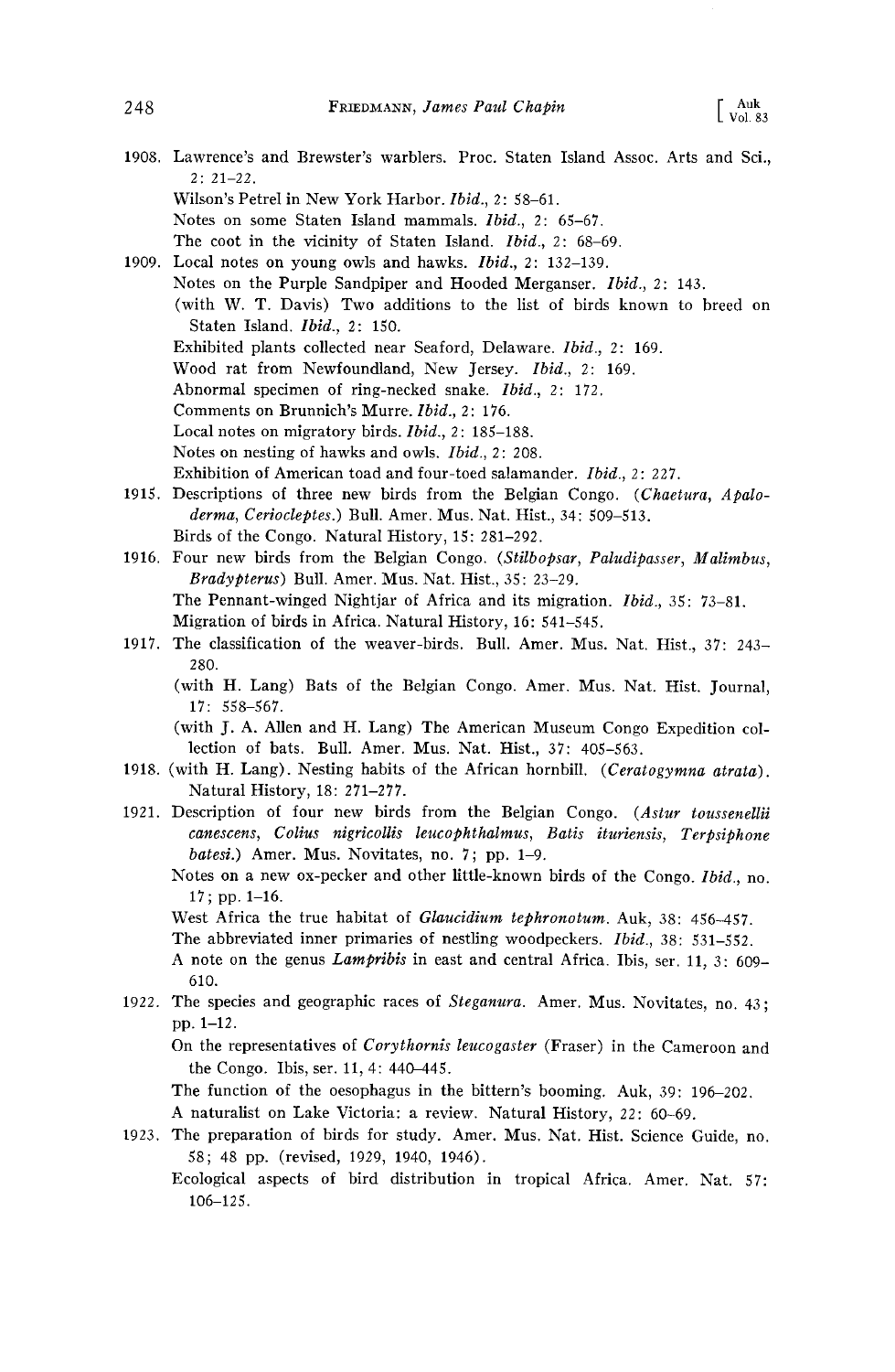**Pseudospermestes not a valid genus. Auk, 40: 331-332.** 

- Phyllanthus czarnikowi O.-Grant synonymous with P. bohndorffi (Sharpe). **Ibid., 40: 333-334.**
- **Notes on some birds of tropical Africa, with descriptions of three new forms. (Apaloderma narina brachyurum, Psalidoprocne mangbettorum, Pyrenestes ostrinus maximus.) Amer. Mus. Novitates, no. 56; pp. 1-8.**
- The Olive Ibis of Dubus and its representative on São Thomé. *Ibid.*, no. 84; pp. **1-9.**
- **The Crested Guinea Fowl of the southern Congo basin. Rev. Zool. Africaine, 11: 71-77.**
- **1924. The vanishing wild life of Africa. Natural History, 24: 328-336.** 
	- **Size variation in Pyrenestes, a genus of weaver-finches. Bull. Amer. Mus. Nat. Hist., 49: 415-441.**

**Profiteers of the busy bee. Natural History, 24: 328-336.** 

- **1925. A new swallow from Cameroon. Ibis, ser. 12, 1: 148-151.**
- **The Crowned Eagle, ogre of Africa's monkeys. Natural History, 25: 459-469. 1926. A new genus, Acentrortyx, proposed for Francolinus nahani Dubois. Auk, 43:**

**235.** 

**Shrimps and allied crustaceans eaten by birds in the Congo. Pp. 4-6 in W. L. Schmitt, The macruran, anomuran, and stomatopod crustaceans collected by the American Museum Congo expedition. Bull. Amer. Mus. Nat. Hist., vol. 53.** 

**Les calaos congolais (Bucerotidae). Bull. Cercle Zool. Congolais, 3: 9-20.** 

**1927. Notes on the molluscan food of African birds. Pp. 475-479, 536-539 in H. A. Pilsbry and J. Bequaert, The aquatic mollusks of the Belgian Congo, with a geographical and ecological account of Congo malacology. Bull. Amer. Mus. Nat. Hist., vol. 53.** 

**News of Mr. Chapin. Ibis, ser. 12, 3: 358-360.** 

**1928. A new species of waxbill (Estrilda) from the southeastern Congo. Amer. Mus. Novitates, no. 308; pp. 1-3.** 

**The African cuckoos of the genus Cercococcyx. Ibid., no. 313; pp. 1-11.** 

**Ruwenzori from the west. Natural History, 27 (for 1927): 616-627.** 

**Birds of Africa's big game fields. Ibid., 28: 523--538.** 

1929. Eye-color as a subspecific character in Colius striatus. J. f. Orn., Ergänzungs**band 2: 174-183.** 

**(with P. A. Du Mont and W. De W. Miller) Pomarine Jaegers and phalaropes off shore in November. Auk, 46: 102-103.** 

**Obituarial notice of W. De W. Miller. Ibid., 46: 577-578.** 

**Larus minutus seen in upper New York bay. Ibid., 46: 377-378.** 

- **A new bower-bird of the genus Xanthomelus. Amer. Mus. Novitates, no. 367; pp. 1-3.**
- **The races of the Paradise Whydab. Ibis, ser. 12, 5: 392-393.**

**Nomenclature and systematic position of the Paradise whydabs. Auk, 46: 474- 484.** 

**(with R. C. Murphy) A collection of birds from the Azores. Amer. Mus. Novitates, no. 384; pp. 1-23.** 

**1930. (with R. C. Murphy). Status of the Azorean Bullfinch. Auk, 47: 300-301. Geographic variation in the African Scops Owl. Amer. Mus. Novitates, no. 412; pp. 1-11.** 

**Un tisserin hybride. Bull. Cercle Zool. Congolais, 7: 45.**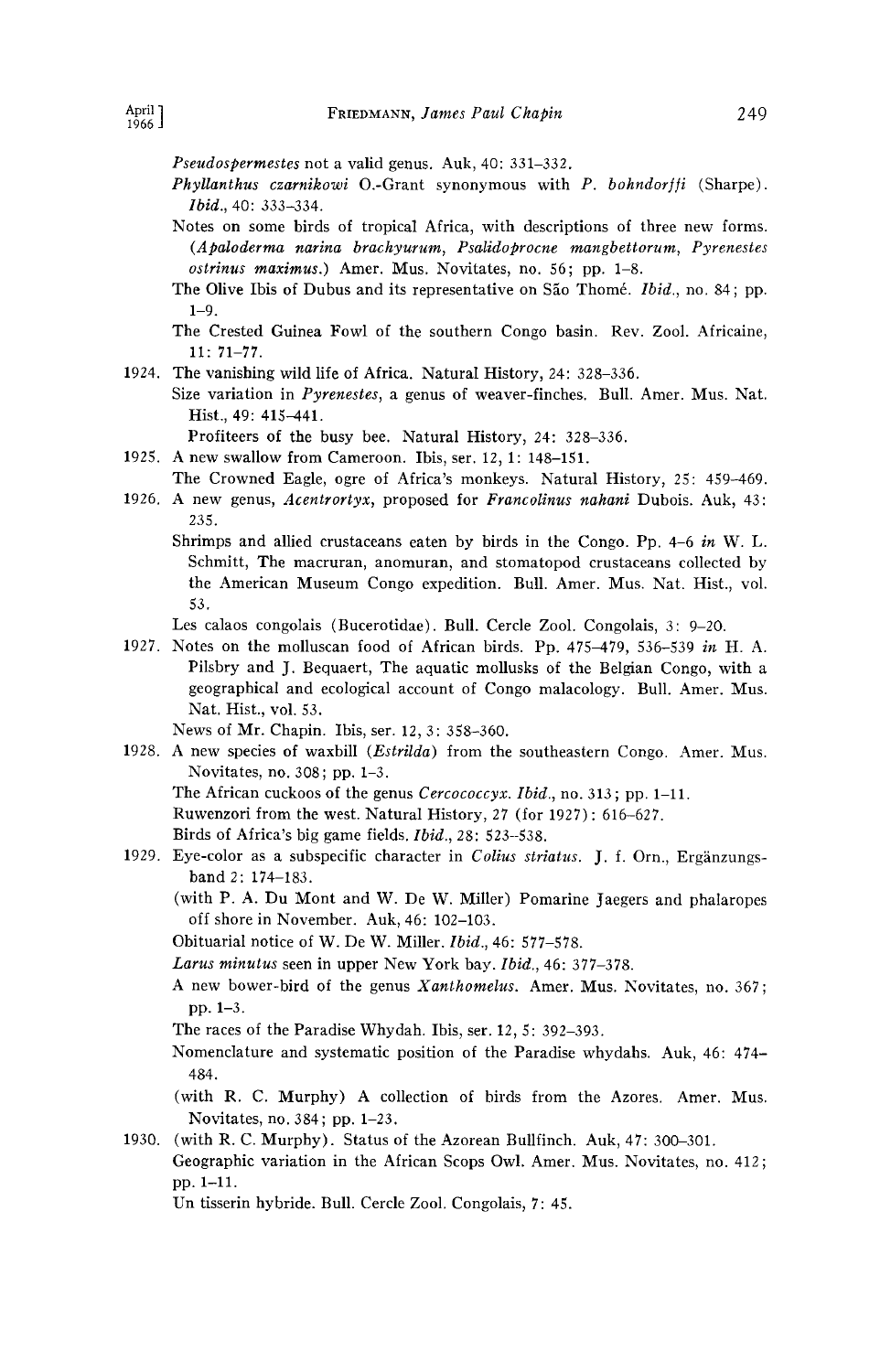Un petit passereau difficile à récolter! (*Paludipasser uelensis*). *Ibid.*, 7: 45–46. **1931. Up the Congo to Lukolela. Natural History, 31: 474-487.** 

- **Day by day at Lukolela. Ibfd., 31: 600-614.**
- **1932. In memoriam: Waldron De Witt Miller. Auk, 49: 1-8. The birds of the Belgian Congo, Pt. 1. Bull. Amer. Mus. Nat. Hist., 65: 1-756. Fourteen new birds from tropical Africa. Amer. Mus. Novitates, no. 570; pp. 1-18.** 
	- **Climbs in the Kivu volcanoes. Natural History, 32: 356-371.**
- **1933. Little Gull again in upper New York bay. Auk, 50: 434-435.**
- **1933-34. Up Kenya in the rain. Natural History, 33: 596-606; 34: 83-94.**
- **1934. Murphy on birds and hurricanes. Auk, 51: 413.**
- **1935. To Polynesia on the yacht "Zaca." Natural History, 36: 293-310. Les collections ornithologiques de Tervueren. Bull. Cercle Zool. Congolais, 12: 70-71.** 
	- **Les migrations des oiseaux. Ibid., 12: 71-72.**
	- **A propos du Prionops alberti. Ibid., 12: 76-77.**
- **1936. A new peacock-like bird from the Belgian Congo. Rev. de Zool. et de Botan. Africaines, 29: 1-6.** 
	- **Through southern Polynesia. Natural History, 37: 287-308.**
	- **Islands west of South America. Ibid., 38: 31-55.**
	- **Little Gulls again in New York harbor. Auk, 53: 331-332.**
- **1937. Exhibition of the type specimen and remarks on the discovery of Afropavo congensls. Bull. Brit. Orn. Club, 57: 84-85.** 
	- **Le paon congolais. Bull. Cercle Zool. Congolais, 13 (for 1936): 47-50.**
	- Un canard nouveau pour la faune (Nyroca fuligula). Ibid., 13 (for 1936): 69.
	- **Oiseaux nouveaux pour la faune congolaise. (Petrochelidon spilodera, Petrochelidon rufigula). Ibid., 13 (for 1936): 109.**
	- **Oiseaux recemment decrits. (Phyllastrephus, Melaenornis ardesiaca). Ibid., 14: 7.**
	- **Les cmos. Ibid., 14: 7-8.**
	- **Deux vautours. Ibid., 14: 9.**
	- **A new peacock-like bird from the Belgian Congo. J. Ornamental Pheasant Soc., no. 3; pp. 4-6.**
	- **A remarkable new gallinaceous bird from the Belgian Congo. Proc. Linn. Soc., London, session 149; pp. 37-38.**
	- **In pursuit of the Congo Peacock. Natural History, 40: 725-732, 777-778.**
	- **The pipits of the Belgian Congo. Rev. de Zool. et de Botan. Africaines, 29: 336-345.**
	- **A new warbler of the genus Apalis from the southern Kasai. Ibid., 29: 393-394.**  A new race of Francolinus albogularis from Marungu. Ibid., 29: 395-396.
- **1938. Les engoulevents congolais. Bull. Cercle Zool. Congolais, 14: 34-35.** 
	- **Chouettes congolaises. Ibid., 14: 45. Encore le paon congolais. Ibid., 15: 69.** 
		- **Les breves de l'Uele. Ibid., 15: 70.**
		- Pel's fishing owl. News Bull. Staten Island Zool. Soc., 5: 2-4.
		- **The birds of the Belgian Congo. Pt. II. Bull. Amer. Mus. Nat. Hist., 75: 1-632.**
		- **The Congo peacock. Proc. IX Internat. Ornith. Congr.; pp. 101-109.**
- **1940. The A.O.U. and the war. Ibis, ser. 14, 4: 768-769.**
- **1942. The Congo Peacock in captivity. Avicultural Mag., ser. 5, 7: 123-124. The travels of a talking drum. Natural History, 50: 62-68.**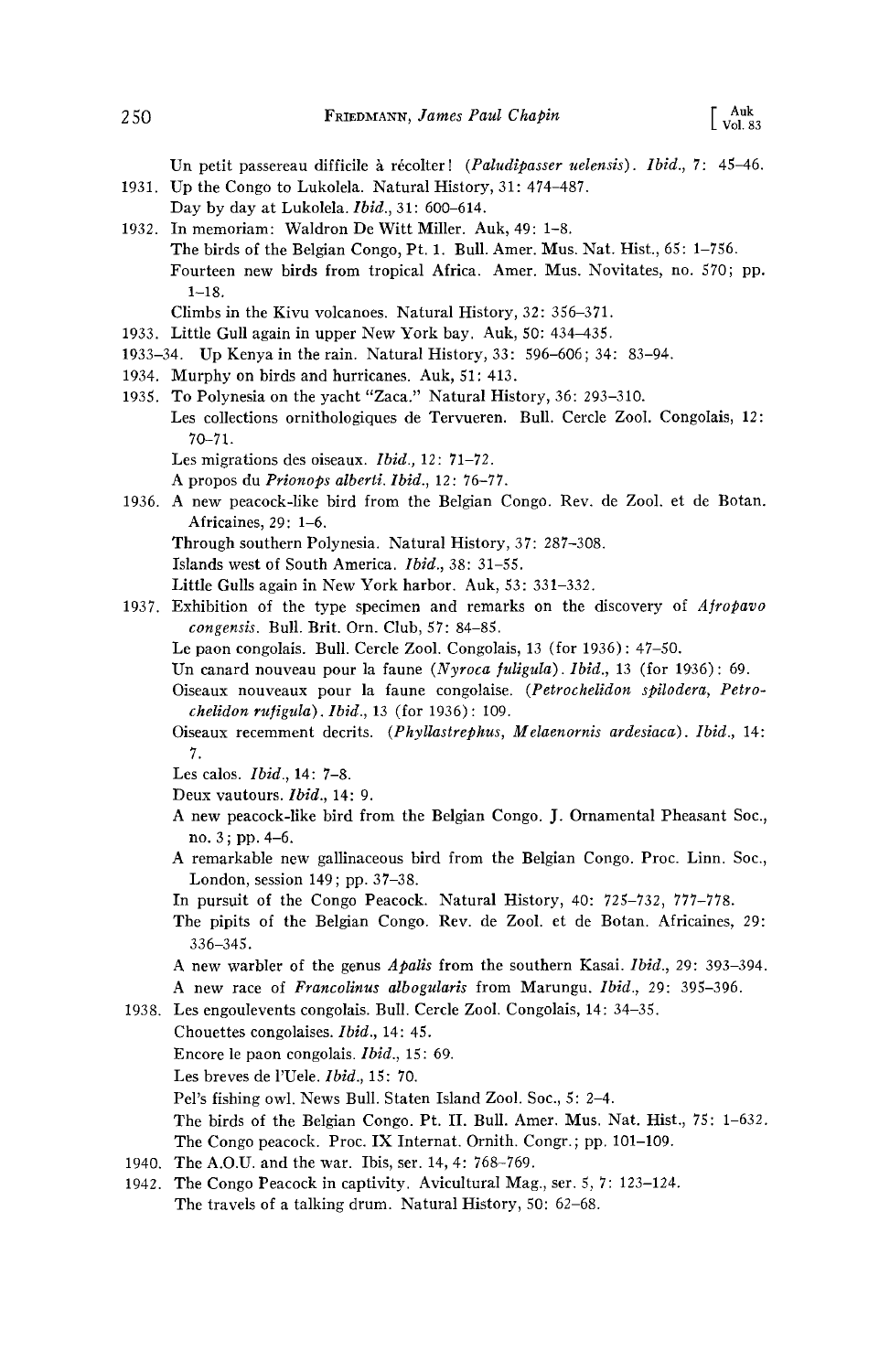- **1944. Oriolus percival{ a valid race of O. monacha Auk, 61: 289-291. Phyllastrephus icterinus (Bonaparte) and its larger counterpart. Ibis, 86: 543-545.**
- **1945. William T. Davis and the younger generation. Museum Bull. Staten Island Inst. of Arts and Sci., 27: 5-7.** 
	- **Belgian Congo geography. Pp. 337-352 in Belgium (J. A. Goris, ed.), Toronto, Oxford Univ. Press.**
- 1946. The range of Francolinus finschi extended northward. Auk, 63: 434-435. A new lark from the French Congo (Mirafra malbranti). Bull. Brit. Orn. Club, **67: 6-8.** 
	- **Wideawake fair invaded. Natural History, 55: 313-319.**
- **1947. Color variation in shrikes of the genus Chlorophoneus. Auk, 64: 53-64. Cocoon to the n-th power. Natural History, 56: 141. Introduction to Annual Report, 1946-1947. Staten Island Inst. of Arts and Sci., 29, pp. 71-72.**
- **1948. Foreword, Annual Report, 1947-1948. Ibid., 30: 71. Field notes on Petrochelidon fuliginosa. Ibis, 90: 474-476. Two new passefine birds from Angola. (Bradypterus mariae boultoni, Terpsiphone rufocinerea bannerman{). Ann. Carnegie Mus., 31: 1-4. The mystery of the Mabira Banshee. Audubon Mag., 50: 341-349. A new genus of Sylviidae from the vicinity of Lake Tanganyika (Hemires{a).** 
	- **Auk, 65: 291-292.**
	- **Neocichla gutturalis (Bocage) is a starling. Ibid., 65: 289-291.**
	- **The systematic position of Xenocopsychus ansorgei. Ibid., 65: 292-293.**
	- **How the Congo peacock was discovered. Animal Kingdom, 51: 67-73.**
	- **Variation and hybridization among the paradise flycatchers of Africa. Evolution, 2: 111-126.**
	- **A new race of Bearded Bulbul from the Belgian Congo. Auk, 65: 444.**
- **1949. Relationships and voice in the genus Calamocichla. Pp. 7-16 in Ornithologie als biologische Wissenschaft.** 
	- **L'indicateur queue-en-lyre. Brousse, no. 1-2; pp. 8-10.**
	- **A new race of Phyllastrephus xavier{ (Oustalet) from the British Cameroons. Bull. Brit. Orn. Club, 69: 70-71.**
	- **A new race of the collared sunbird from Lower Guinea. Ibid., 69: 83-84.**
	- Ou vont-ils? (Pseudochelidon). Zooléo, n.s., no. 3; p. 32.
	- **Pneumatization of the skull in birds. Ibis, 91: 691.**
- **The president's message. Proc. Staten Island Inst. Arts and Sciences, 50: 107. 1950. New race of Estrilda paludicola. Bull. Brit. Orn. Club, 70: 23-25.** 
	- **Sousa's Shrike in Tanganyika Territory. Auk, 67: 241-242. (with D. Amadon) The Roseate Pelicans of Africa. Ostrich, 21: 15-18.** 
		- **The Griffon Vulture. Natural History, 59: 215.**
		- **(with S. Marchant) The Lyre-tailed honey-guide. Nigerian Field, 15: 19-21.**
		- **(with R. E. Moreau) The African Emerald Cuckoo, Chrysococcyx cupreus. Auk, 68: 174-189.**
		- L'indicateur à queue en lyre. Zooléo, n.s., no. 4; p. 43.
		- **Le Pseudochelidon eurystomina. Ibid., no. 4; p. 44.**
- 1951. L'indicateur à queue en lyre. Bull. Cercle Zool. Congolais, 20 (for 1949): 44. **(with H. Schouteden) Le paon congolais. Ibid., 20: 44-45.**
- **1952. A new race of Muscicapa aquatica Heuglin, from Northern Rhodesia. Bull. Brit. Orn. Club, 72: 21-22.**